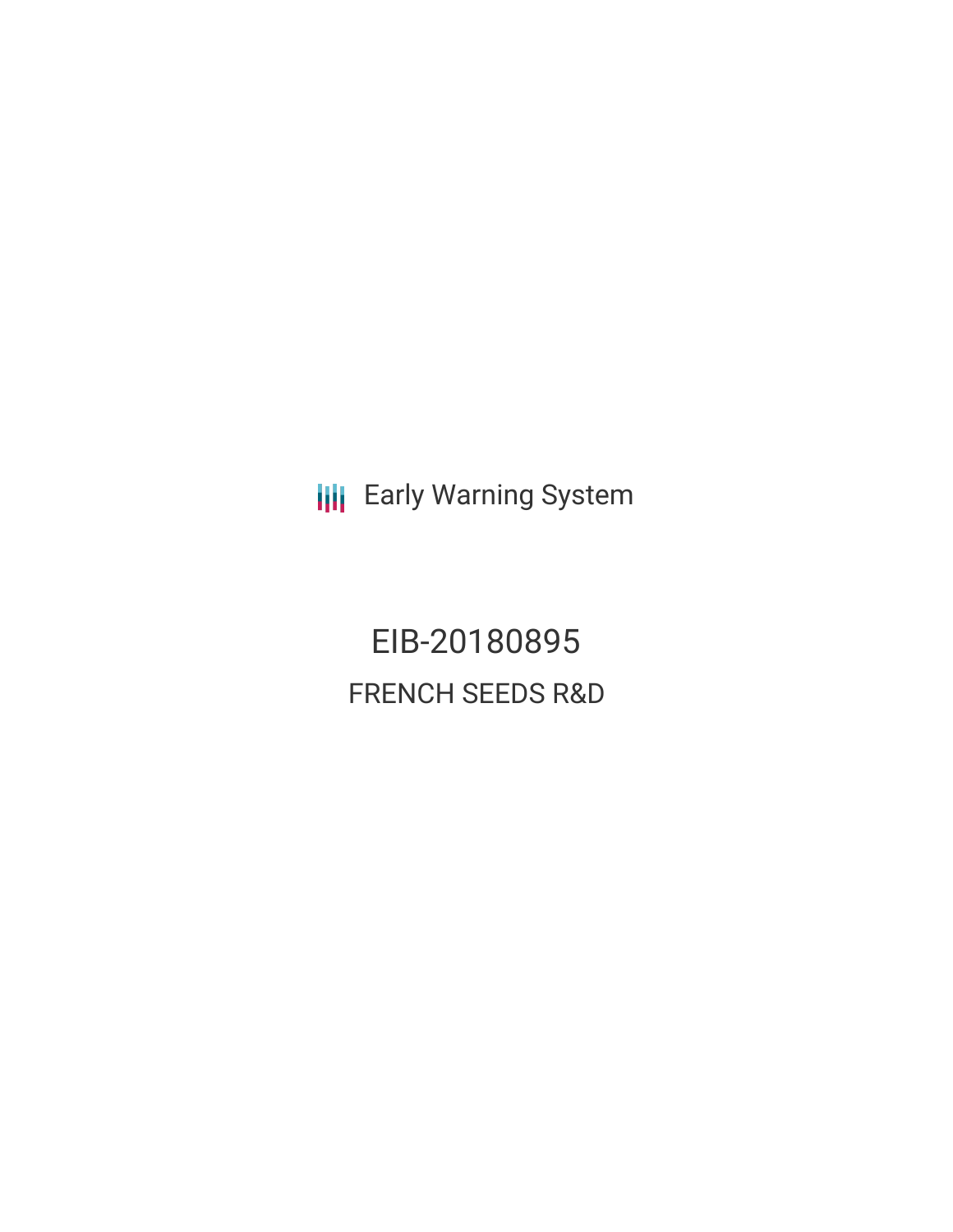# **Quick Facts**

| <b>Countries</b>               | France                          |
|--------------------------------|---------------------------------|
| <b>Financial Institutions</b>  | European Investment Bank (EIB)  |
| <b>Status</b>                  | Approved                        |
| <b>Bank Risk Rating</b>        | U                               |
| <b>Voting Date</b>             | 2019-12-18                      |
| <b>Borrower</b>                | VILMORIN & CIE SA               |
| <b>Sectors</b>                 | <b>Agriculture and Forestry</b> |
| <b>Investment Type(s)</b>      | Loan                            |
| <b>Investment Amount (USD)</b> | \$188.97 million                |
| <b>Loan Amount (USD)</b>       | \$188.97 million                |
| <b>Project Cost (USD)</b>      | \$475.76 million                |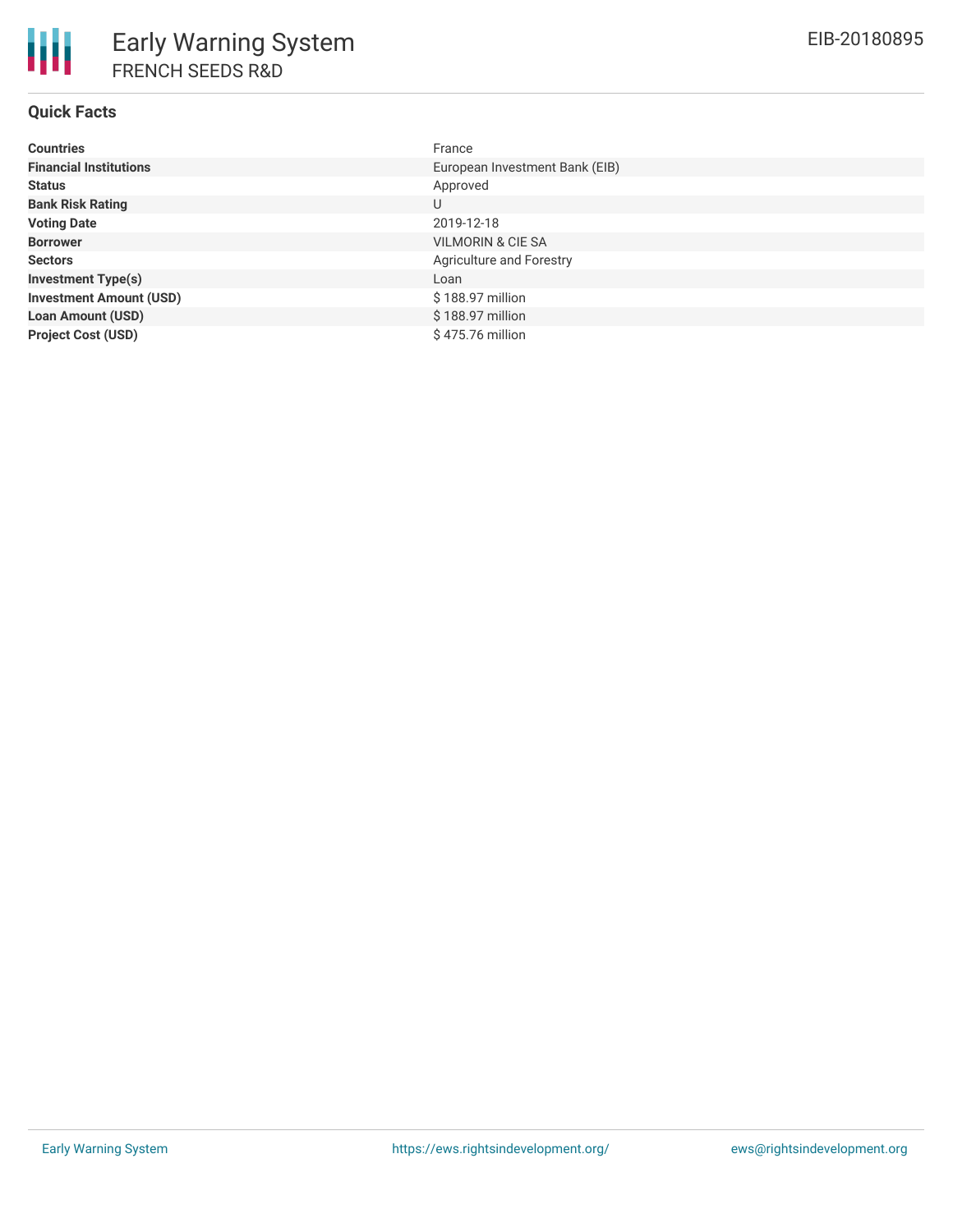

# **Project Description**

According to EIB website, the operation is to fund the Research, Development and Innovation (RDI) activities of Vilmorin & Cie SA related to the creation, development, registration and commercialisation of new field crop and vegetable seed varieties for their use in agriculture.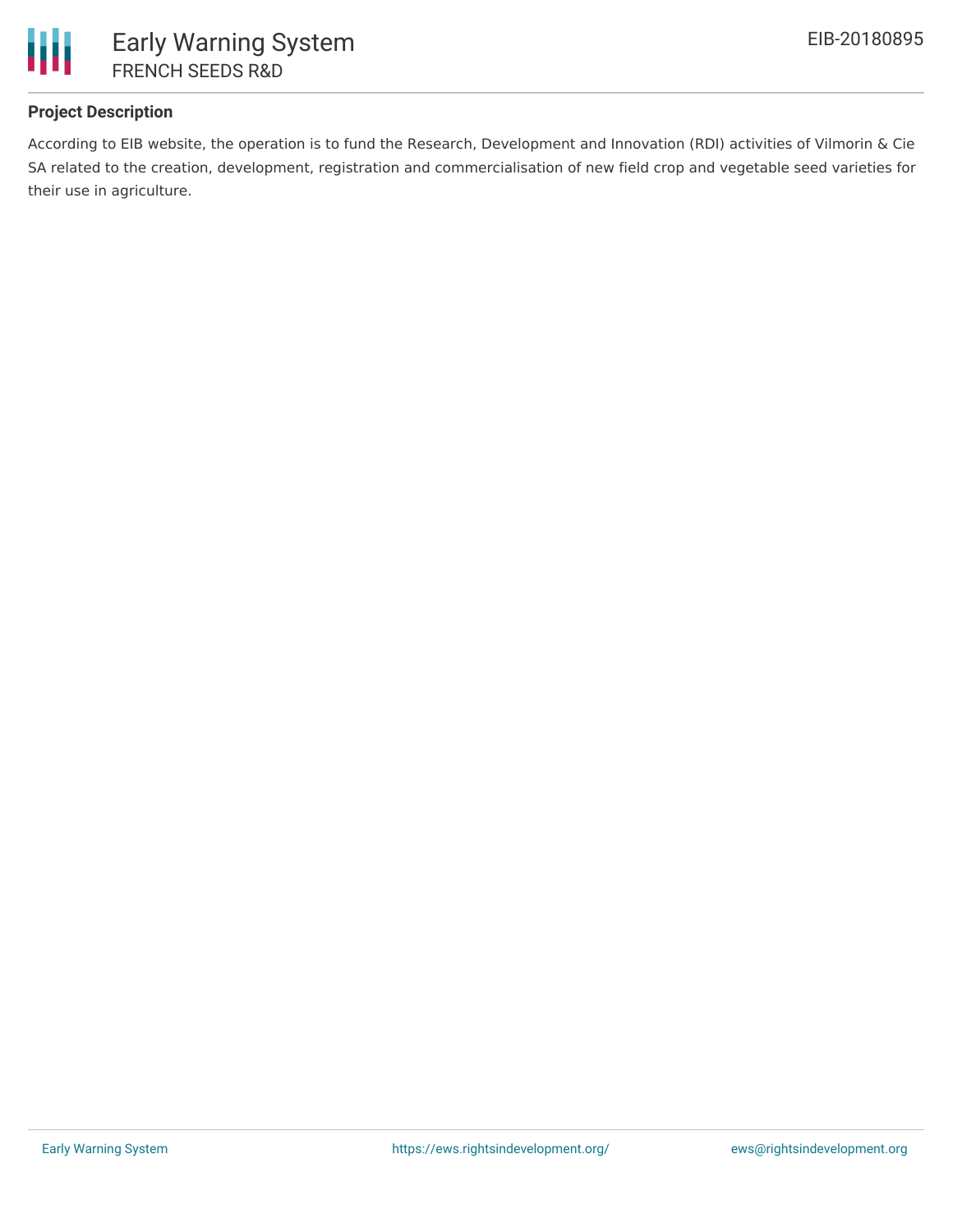### **Investment Description**

European Investment Bank (EIB)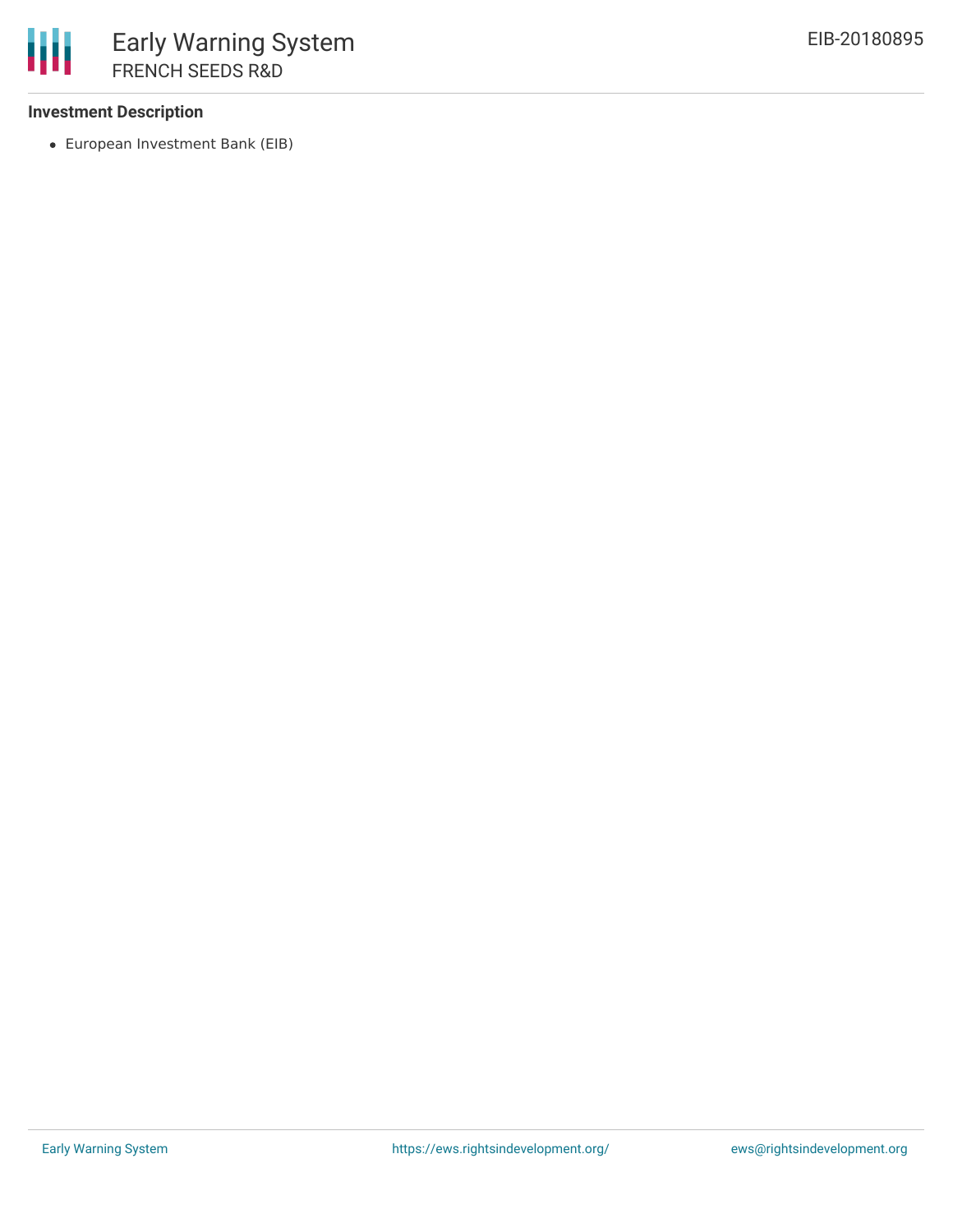

## **Private Actors Description**

Vilmorin & Cie S.A. researches, produces, and markets vegetable and field seeds. The Company sells seeds, flower bulbs, young plants, and pet products to amateur gardeners, horticulturists, and vegetable growers.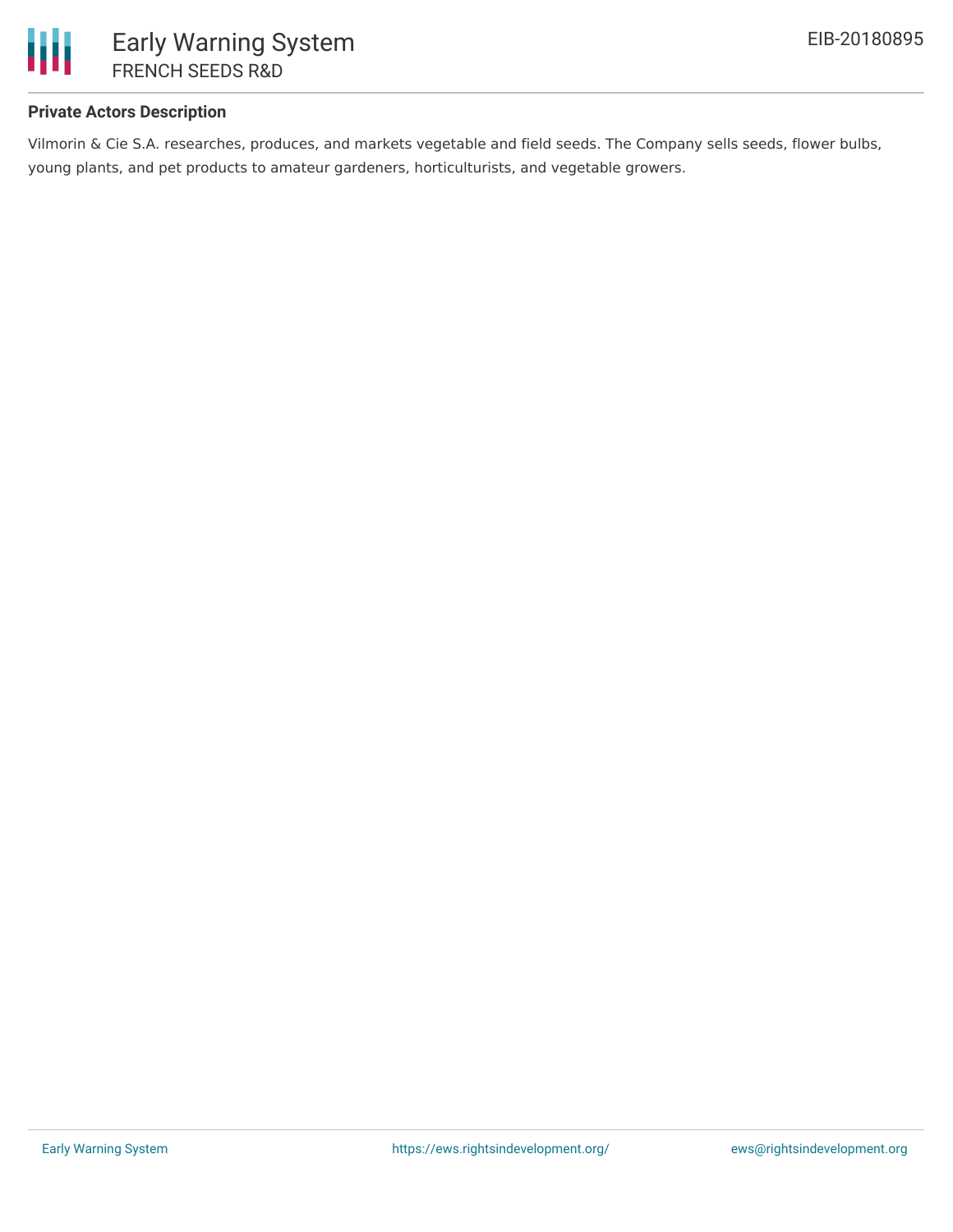

| <b>Private Actor 1</b> | <b>Private Actor</b><br>Role | <b>Private Actor</b><br>  Sector | <b>Relation</b>          | <b>Private Actor 2</b> | <b>Private Actor</b><br>2 Role | <b>Private Actor</b><br>2 Sector |
|------------------------|------------------------------|----------------------------------|--------------------------|------------------------|--------------------------------|----------------------------------|
| -                      | $\overline{\phantom{a}}$     | $\overline{\phantom{0}}$         | $\overline{\phantom{0}}$ | VILMORIN & CIE SA      | Client                         | $\overline{\phantom{a}}$         |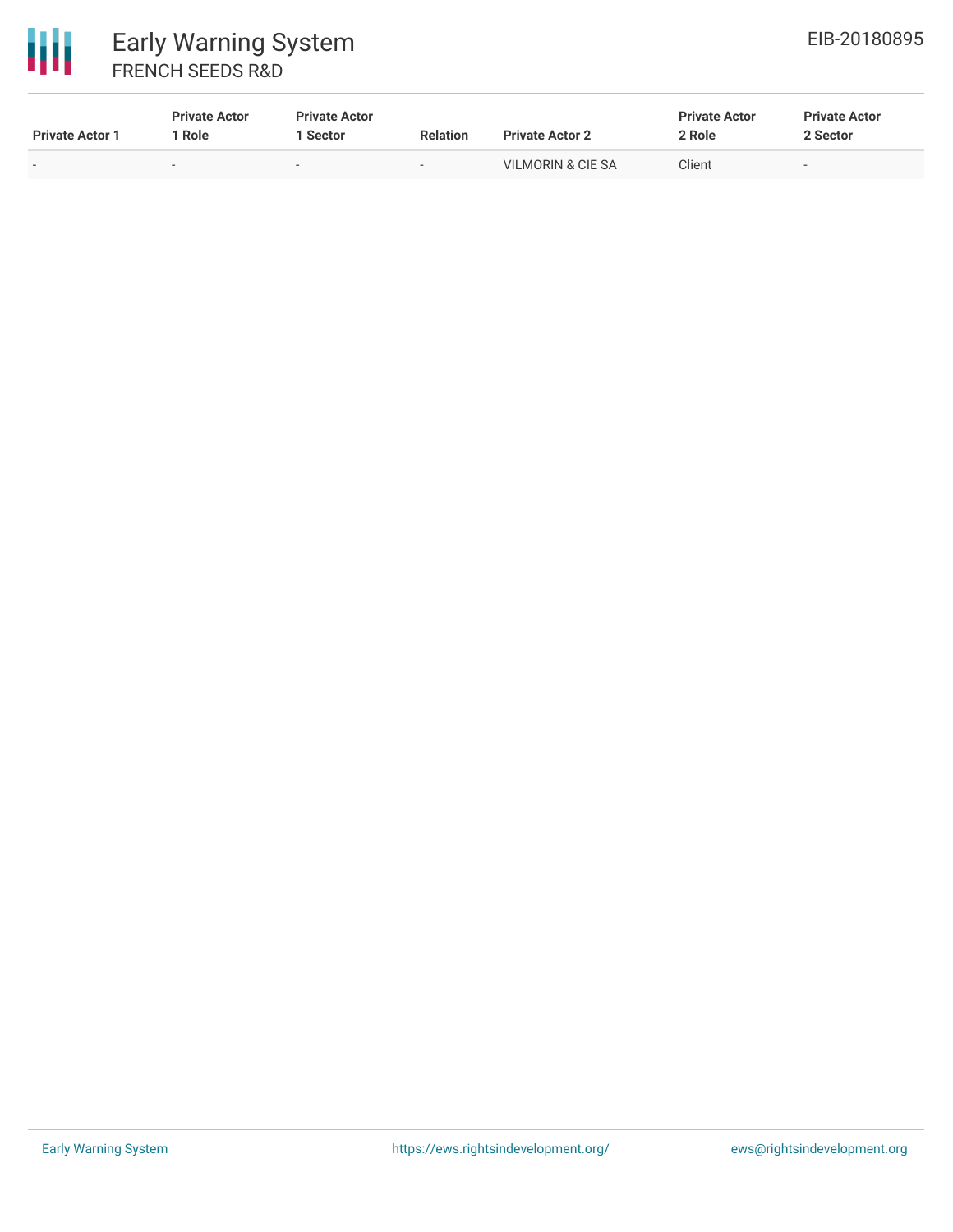### **Contact Information**

No contact information provided at the time of disclosure.

#### **ACCOUNTABILITY MECHANISM OF EIB**

The EIB Complaints Mechanism is designed to facilitate and handle complaints against the EIB by individuals, organizations or corporations affected by EIB activities. When exercising the right to lodge a complaint against the EIB, any member of the public has access to a two-tier procedure, one internal - the Complaints Mechanism Office - and one external - the European Ombudsman. A complaint can be lodged via a written communication addressed to the Secretary General of the EIB, via email to the dedicated email address complaints@eib.org, by completing the online complaint form available at the following address: http://www.eib.org/complaints/form, via fax or delivered directly to the EIB Complaints Mechanism Division, any EIB local representation office or any EIB staff. For further details, check:

http://www.eib.org/attachments/strategies/complaints\_mechanism\_policy\_en.pdf

When dissatisfied with a complaint to the EIB Complaints Mechanism, citizens can then turn towards the European Ombudsman. A memorandum of Understanding has been signed between the EIB and the European Ombudsman establishes that citizens (even outside of the EU if the Ombudsman finds their complaint justified) can turn towards the Ombudsman on issues related to 'maladministration' by the EIB. Note that before going to the Ombudsman, an attempt must be made to resolve the case by contacting the EIB. In addition, the complaint must be made within two years of the date when the facts on which your complaint is based became known to you. You can write to the Ombudsman in any of the languages of the European Union. Additional details, including filing requirements and complaint forms, are available at: http://www.ombudsman.europa.eu/atyourservice/interactiveguide.faces